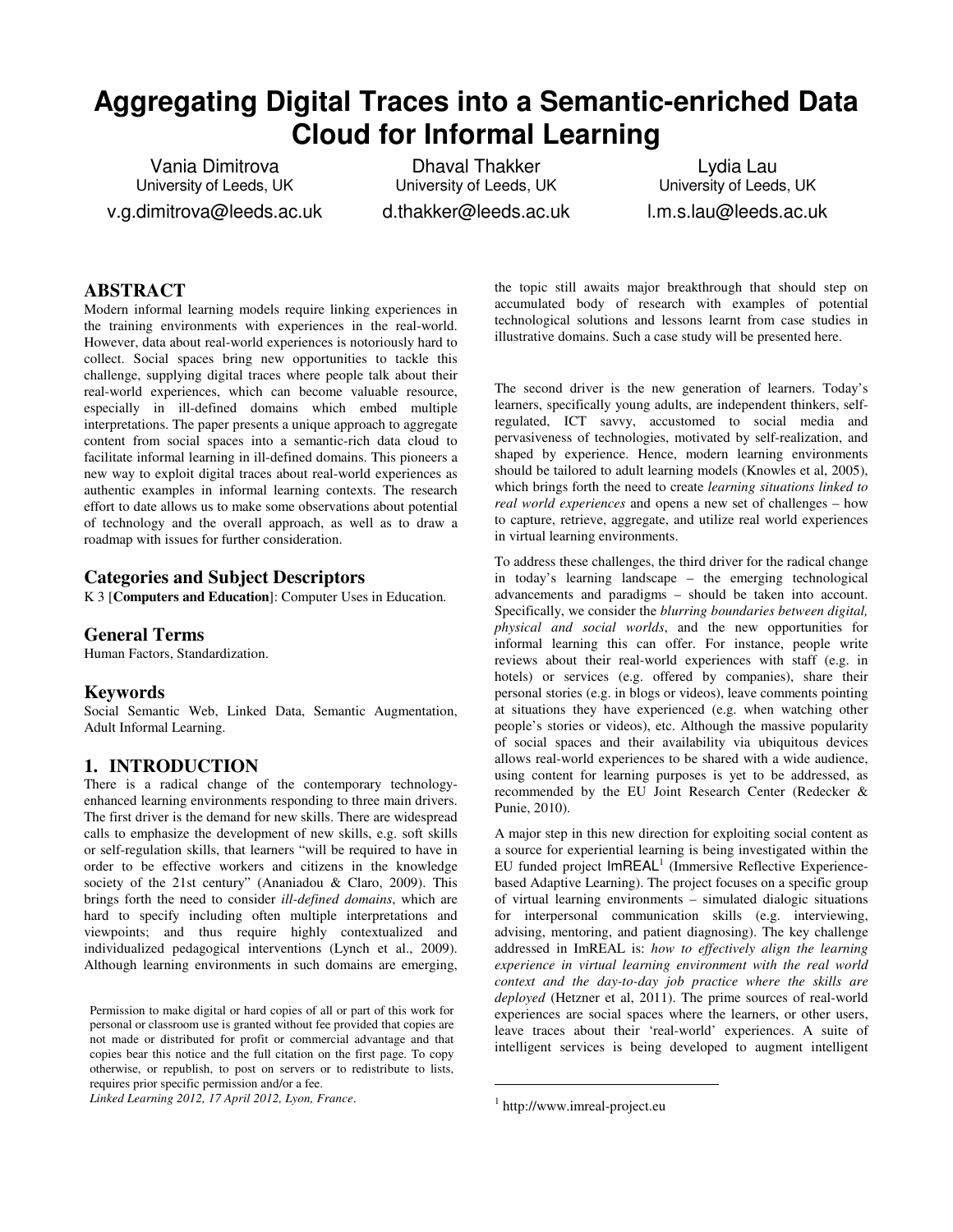learning environments using digital traces from social media. The services for intelligent content assembly will be presented here.

The paper proposes an original, semantic-rich, and linked data inspired approach to support methodologically and technologically the development of a framework for assembling content which includes digital traces about real world experiences on a particular interpersonal communication activity. The framework is generic and can be applied to a range of activities associated with soft skills, e.g. in ImREAL it is being instantiated for job interviews, intercultural mentoring, and medical interviews. The illustrations in the paper are from the job interview activity, showing the aggregation of digital traces with personal stories (in a blog-like format), videos with examples and training materials from YouTube, and comments on these videos, in a semantic-enriched data cloud to support informal learning.

The paper will first outline the two main components of the content assembly framework – ontological underpinning (Section 2) and semantic services (Section 3). Then, an intelligent content assembly workbench will be presented in Section 4, illustrating the use of the data cloud with digital traces on job interview in a learning scenario. Finally, Section 5 will conclude by outlining lessons learnt from the ImREAL experience to date.

# **2. ACTIVITY MODEL ONTOLOGY**

In order to aggregate digital traces on an activity, it is important to have a semantic model that describes the key aspects of that activity in the form of an ontology. Hereafter, we call this activity model ontology, in short AMOn. In contrast to domains for which a number of ontologies are available, there are no ontologies which describe activities in ill-defined domains. It is therefore required to develop corresponding activity model ontologies to identify the backbone of the semantic underpinning (the key activity aspects). This ontology can then be combined with other ontologies to capture additional aspects. We will illustrate below how this is being done in ImREAL.



**Figure 1. Multi-layered activity model ontology (AMOn) capturing the three use cases in the ImREAL project.** 

AMOn is being developed in ImREAL by a multi-disciplinary team of computer scientists and social scientists. We follow an established social science approach of applying the Activity Theory to model human purposeful activities (Thakker et al, 2011). This provides a heuristic framework to identify the key activity aspects as experienced in the 'real-world'. The Activity Theory is used as the theoretical framework for conceptualizing the activity model ontology. This allows modularization by identifying domain specific versus reusable versus abstract modules (layers). Figure 1 outlines the three main layers in AMOn.

The first layer is upper ontology layer that covers base concepts describing activity system as outlined by Activity Theory. Activity theory provides base layer of concepts such as: Activity, Tools, Action, Operation, Motivation, Outcome, Subject and Rules and Norms, see Figure 2.



**Figure2. Upper ontology layer in AMOn.** 

For the middle layer, we define concepts and respective modules that are used across use cases. This layer specializes the concepts for concepts related to interpersonal communication activities. For example, the abstract activity model module has concept of Tool as "something that is used by Subject in an Activity to achieve an Object". To specialize this concept for interpersonal communication, we expand concept of Tool to include Mental Tools, Interpersonal Skills, Non Verbal Communication Skills and Body Language. These concepts are presented below.

```
InterPersonalCommunicationActivity \subseteq ActivityInterPersonalCommunicationActivity  
hasCultureNorm.CultureNorm 
\top  ⍱ hasCultureNorm. CultureNorm 
InterPersonalCommunicationActivity  
hasDisplayRule.DisplayRule 
T ⊑ * hasDisplayRule.RuleNorm
MentalTool \subseteq Tool
InterpersonalSkill \subseteq MentalTool
NonVerbalCommunication \subseteq Mental ToolBodyLanguage \subseteq NVC
BodyLanguage ≡ Kinesic
```
Our modeling approach allows us to utilize relevant ontologies. Data to enhance the coverage of the concepts in the AMOn modules. For example, to improve the coverage of the Body Language concept we utilize an ontology developed from external resources (Despotakis et al., 2011). Using this ontology, we are able to further specify body language into various body language signals such as arms, eyes, and head (see Figure 3).



**Figure3. Utilizing external ontologies to specialize Body Language concepts in the middle layer (left: before expansion, right: after).** 

Application-specific layer, one for each ImREAL use case, is being derived to capture the specificity of interpersonal communication activities in the use cases (e.g. job interview).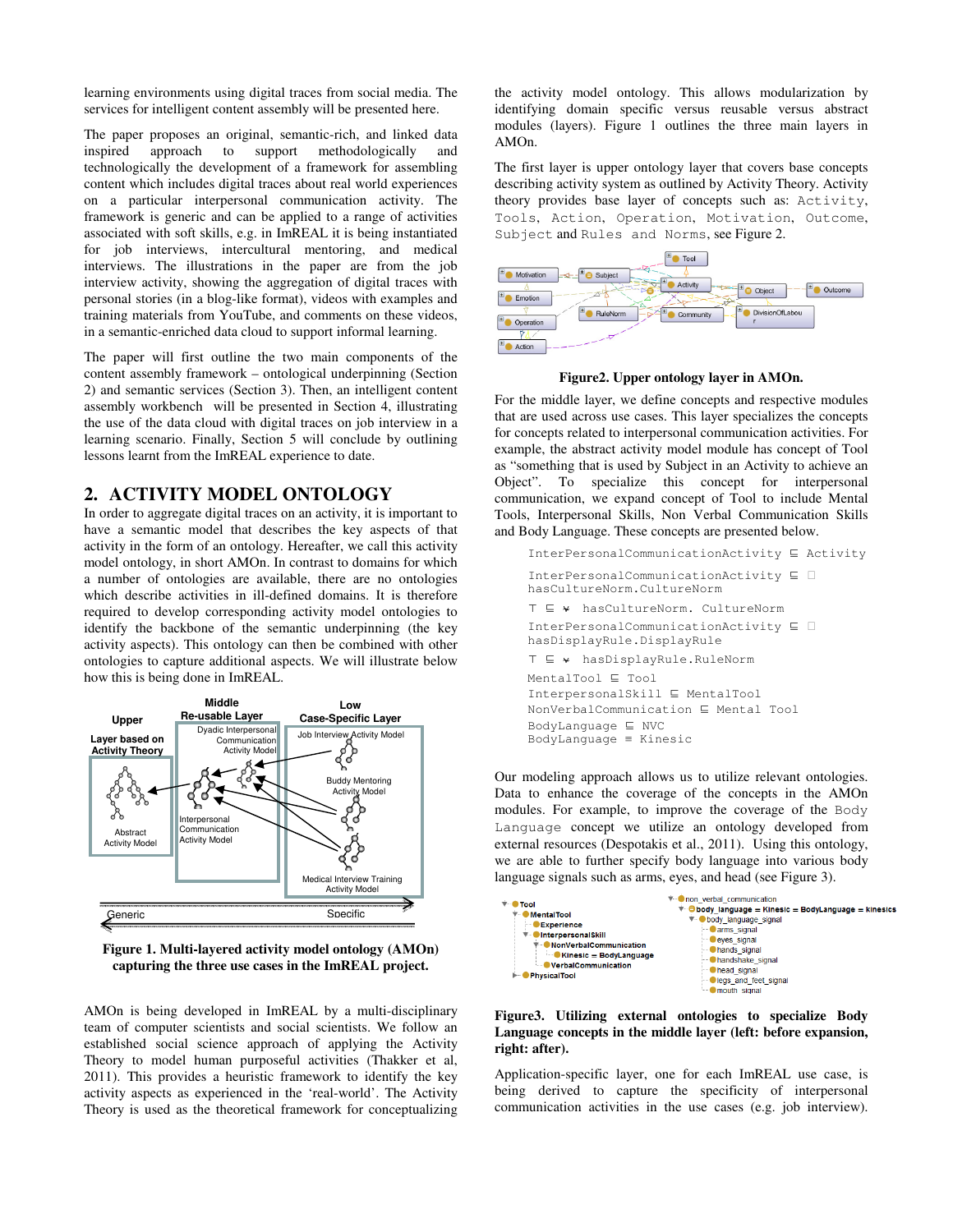The activity system shows a converged model of the activity from the perspective of the interviewer including the important concepts and the relationships between them.

As there are a number of formats for a job interview i.e. group interview, panel interview, telephone interview, one-on-one interview and so on, we narrow our activity to the dyadic interview, conducted in a face-to-face setting. We focus only on the specific requirements of the Job interview case as envisaged in the ImREAL project. The job interview specific layer contains specialized concepts for dyadic job interviews by extending the interpersonal communication concepts from the middle layer. For example, Figure 4 outlines the specialization of Mental Tool concepts from the abstract layer.



**Figure 4. Specialising Mental Tools for Job Interview** 

The semantic underpinning for aggregation of digital traces on an activity in ImREAL utilizes AMOn, Linked Data Cloud datasets (mainly DBPedia ) and public ontologies (WordNet-Affect and SentiWordNet ). These ontologies are used by intelligent services for semantic content augmentation and semantic query.

# **3. SEMANTIC SERVICES**

The main goals of the content assembly framework are to aggregate digital traces with learning and training experiences from the contributors with different levels of competence; and to retrieve relevant content for specific learning/training needs. It utilizes semantics (a) to annotate content contribution denoting its relevance to interpersonal communications across a range of potential learning activities (e.g. job interviews, mentoring, or medical interviews) and (b) to guide users through the search process and increase their awareness of relevant content. This is provided with corresponding semantic services: semantic augmentation service and semantic query service.

#### **3.1 Semantic Augmentation Service**

Semantic augmentation of content from diverse data sources using AMOn makes it possible to enrich unstructured or semi-structured data with an activity modeling context. This context is further linked to structured knowledge about these activities. Figure 5 illustrates the architecture of the semantic augmentation service. It takes any text and outputs semantically augmented text.

The **information extraction** component is implemented using General Architecture for Text Engineering  $(GATE)^2$  and outputs Annotation Sets of extracted entities with offset, ontology URI and type information. There are three sub-components: gazetteers, Java Annotation Patterns Engine (JAPE) grammar and disambiguation. The gazetteers are the list of known entities, in

1

the form of lists, that the system utilizes during the initialization process. The ontologies stored in the semantic repository provides the context for the gazetteers in terms of what information needs to be stored in these gazetteers and also provides known entities as a set of lists. The JAPE grammar component contains linguistic filtering rules that allow detecting additional entities and at the same time confirming the entities detected by the gazetteers. Disambiguation and summarization component are under implementation. The disambiguation component will deal with any ambiguity generated by previous components. Here, the ambiguity refers to the cases where the same piece of text is either given two class labels or where two or more entity identifiers are assigned to the same piece of text.



**Figure 5. Semantic augmentation service architecture.** 

The **semantic indexer** converts the annotation sets in semantic format (i.e. set of triples), checks the existing index for the content and stores new or updated indexes into the semantic repository. The semantic indexer component is built using the Sesame SPARQL API<sup>3</sup> and extensively utilizes SPARQL queries.

A **semantic repository** is a tool, which combines the functionality of an RDF-based DBMS and an inference engine and can store data and evaluate queries, regarding the semantics of ontologies and metadata schemata. As a result, semantic repositories offer easier integration of diverse data and more analytical power. We utilise OWLIM $4$  as the semantic repository in our implementation In general, any semantic repository that implements the providers for Sesame SPARQL API can be used instead of OWLIM.

# **3.2 Semantic Querying Service**

This service provides a mechanism for querying and browsing semantically augmented content. The service takes term(s) or concept(s) as keywords and outputs information relating to the matching concept(s) and content(s). Figure 6 illustrates the architecture of the query service.

The **query processor** implements various concept/content lookup functionalities to find related and relevant concept(s) or content(s) from the semantic repository. The query processor component is built using the Sesame SPARQL API and extensively utilizes the SPARQL queries in a variety of forms such as SELECT, ASK.

1

 $2$  http://gate.ac.uk/

<sup>3</sup> http://www.openrdf.org/doc/sesame2/api/

<sup>&</sup>lt;sup>4</sup> http://www.ontotext.com/owlim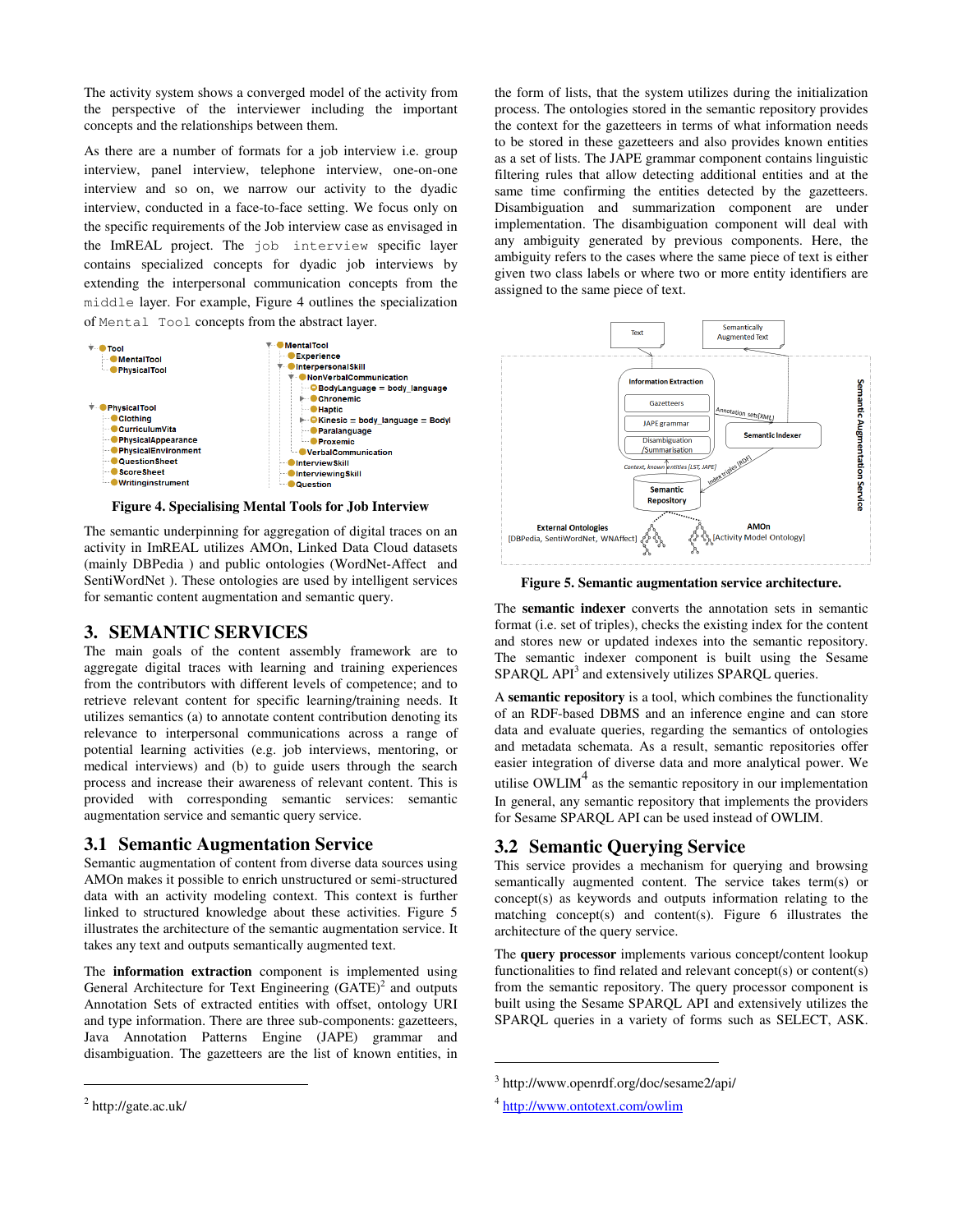The query processor takes the concept URI(s) as input and outputs the result sets in SPARQL query results XML format.





The **semantic repository** was described in Section 3.1.

The REST-based implementation of the semantic augmentation and semantic query services allows their utilization in various applications, one of which is presented below<sup>5</sup>.

#### **4. INTELLIGENT CONTENT ASSEMBLY**

An Intelligent Content Assembly Workbench (I-CAW) is developed in ImREAL to enable learners and tutors to contribute relevant content - videos and comments related to an activity (e.g. job interview videos and comments from YouTube, as well as personal stories in a free-text form. In both cases, textual content (stories, comments) and meta data (when exists, e.g. the metadata from YouTube) is instantly tagged using onologies (AMOn, DBPedia, WordNet affect and SentiWordNet) and the semantic augmentation service. Hence, I-CAW enables the composing of a semantic-rich data cloud on the chosen interpersonal communication activity. I-CAW also utilizes the ontologies, semantic augmented content, and the semantic query service to provide intelligent browsing and a dialogue for goal setting to enable the use of the local data cloud for informal learning.

The architecture of I-CAW is presented in Figure 7. The user categories for I-CAW are<sup>6</sup>:

- *Trainers* who manage the training and may use I-CAW to contribute or retrieve content linking the experience in the virtual learning environments with real-world experience;
- *Simulator scriptwriters* or *subject matter experts* who plan the simulation script and may use I-CAW to retrieve authentic examples useful for designing the simulation situations;
- Learners who are being trained to develop interpersonal communication skills, e.g. a job interviewer or an applicant,

1

and may use I-CAW to become aware of relevant activity aspects and to set personal goals.



**Figure 7. I-CAW architecture.** 

In the remaining part of this section, we will illustrate, with the help of scenarios, the use of I-CAW by *learners*.

#### **Reflecting on personal experience and linking with similar experiences**

*Jane has recently had her first experiences as a job interviewer. She uses I-CAW to reflect on her experience and learn from experience of other people. Jane logs to I-CAW and goes to the personal stories option. She is then presented a screen to type a personal story in a free text. She types her story and uploads to I-CAW – this provides a digital trace with her personal experience which is added to the pool of digital traces aggregated in I-CAW. Note that Jane could have also entered key words in the semantic search option (which maps key words to concepts and retrieves relevant content).* 

*The semantic augmentation service tags Jane's digital trace (personal story) with relevant concepts from the ontologies used in I-CAW, which enables retrieving other digital traces linked to the tagged concepts or other concepts (see Figure 8).* 



**Figure 8. The learner is shown key concepts in her personal story and presented with relevant content related to her story.** 

<sup>&</sup>lt;sup>5</sup> There is also a storyboarding environment which enables simulator developers to plan the simulation script and use example authentic digital traces as content for the simulation, see ImREAL web site for more detail about this application.

<sup>6</sup> See demonstration videos for the use of I-CAW by each of the user categories:

http://imash.leeds.ac.uk/imreal/wp3/icaw.html#demonstration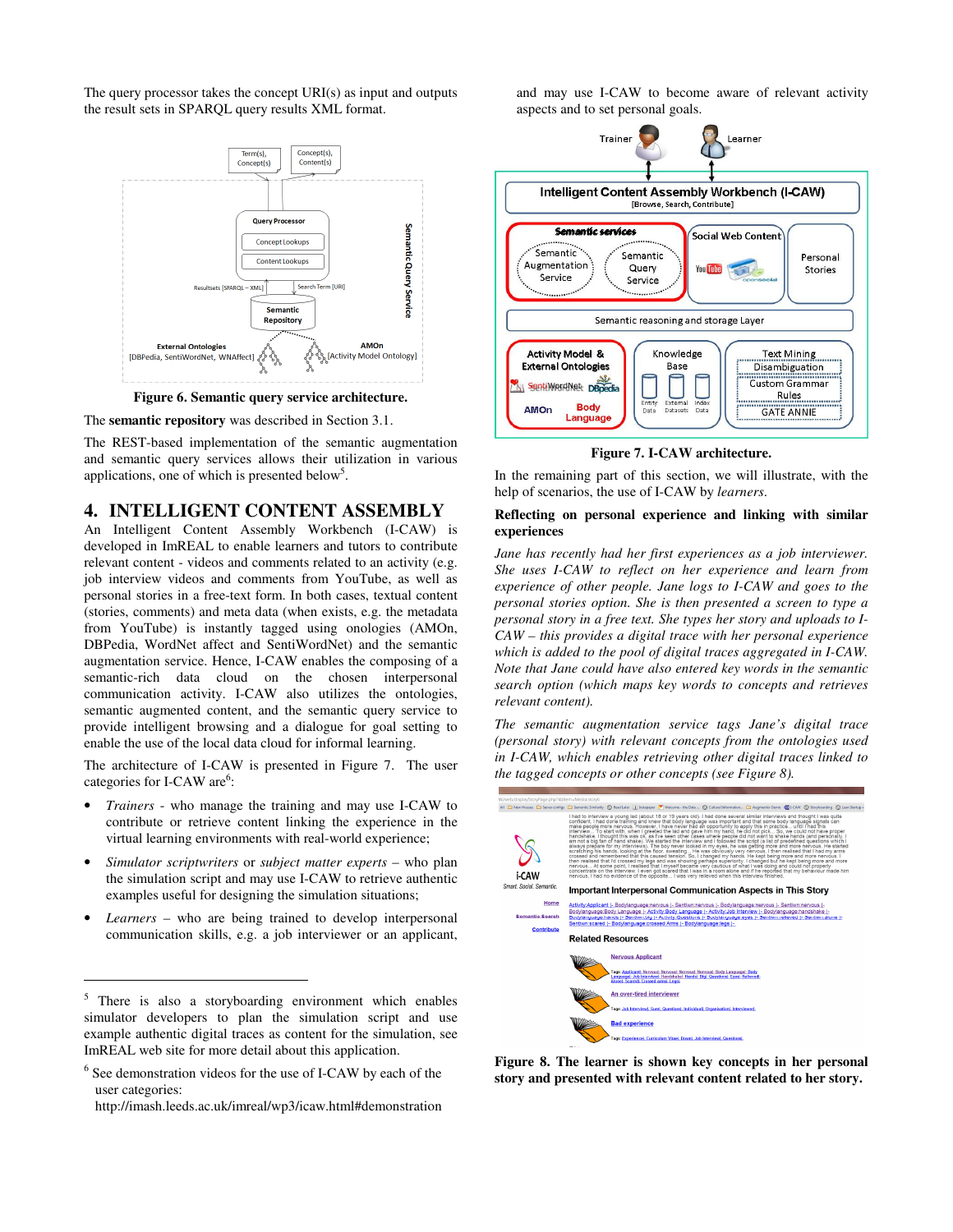*In this case, Jane has dealt with an anxious applicant and has noticed some eye contact body language signals. The concepts linked to her story are given at the top of the window, while the bottom part of the window shows relevant digital traces, which refer to similar concepts. Jane can click on the links with videos and watch some examples with using eye contact in interpersonal communication. She clicks on the video with body language at work. This enables her to make a link between the body language at job interview (which she has recently experienced) and general use of body language in interpersonal communication at work. This can help her see generic patterns and become aware of the broader application of the skills she has practiced.* 

*Jane also notices the concept 'anxious' in the concept cloud at the top and clicks on it. She is presented with the window shown in Figure 9 offering definitions of anxious (extracted from the ontologies used in I-CAW), as well as digital traces with personal stories shared by other users (learners or tutors).*

| Information on Knowledge Item: Anxious |  |  |
|----------------------------------------|--|--|
|                                        |  |  |

|                                             | <u>INTOITRADON ON KNOWIEGGE REIN . ANXIOUS</u>                                                                                                                                                                                                                                              |                  |  |
|---------------------------------------------|---------------------------------------------------------------------------------------------------------------------------------------------------------------------------------------------------------------------------------------------------------------------------------------------|------------------|--|
| Overview of "Anxious"                       |                                                                                                                                                                                                                                                                                             | [-] Expand       |  |
| Emotion $\leftarrow$ has type $\rightarrow$ | $\leftarrow$ appears possibly with this types of body language $\rightarrow$<br>Anxiousness                                                                                                                                                                                                 | Body Language    |  |
|                                             | Key Facts About "Anxious"                                                                                                                                                                                                                                                                   | [-] Expand       |  |
| Anxiousness                                 | is an                                                                                                                                                                                                                                                                                       | Emotion          |  |
| <b>Anxiousness</b>                          | appears possibly with this types of body language                                                                                                                                                                                                                                           | clenched fingers |  |
| All Facts About "Anxious"                   |                                                                                                                                                                                                                                                                                             | [+] Expand       |  |
| Content related to "Anxious"                |                                                                                                                                                                                                                                                                                             | [-] Expand       |  |
|                                             | She did not knock the door. She is running and<br><br>Tags: Anxious   - Anxious   - Anxious   - Anxious   - Anxious   - Anxious   -<br><b>Anxious   - Anxious   - Anxious   -</b>                                                                                                           |                  |  |
|                                             | Applicant is late, appears anxious and panicky<br>and there is                                                                                                                                                                                                                              |                  |  |
|                                             | Tags: Anxious   - Anxious   - Anxious   - Anxious   - Anxious   - Anxious   -<br>Anxious   - Anxious   - Anxious   - Interviewer   - Applicant   -                                                                                                                                          |                  |  |
|                                             | A different use of the voice                                                                                                                                                                                                                                                                |                  |  |
|                                             | Tags: Good - Face - Experience - Happy - Low - Job Interview -<br>Anxious   - Anxious   - Anxious   - Shy   - Shy   - Shy   - Anxious   - Anxious   -<br>Anxious   - Anxious   - Anxious   - Anxious   - dbpedia: Ukraine   - Questions   -<br>Eves  - sentiwn:calm  - wnaffect:calmness  - |                  |  |

#### **Figure 9. Exploring the semantic space for 'anxious'.**

*Jane clicks on the first story and reads somebody else's experience as a job interviewer. This story refers to anxiousness and includes eye contact (which Jane has experienced), but also refers to related concepts (such as voice) which Jane was not aware of. She can now link her personal experience and her future experience.* 

*At the end of the interaction, Jane is encouraged to set personal goals and to indicate job interview aspects which she may wish to study further (for instance, by using a simulator where she can go thorough several different job interview situations).* 

This scenario illustrates the potential of I-CAW to support informal learning via intelligent browsing through a semantic-rich data cloud on an interpersonal communication activity. We envisage that interactions in I-CAW will help learners become aware of a broader range of activity aspects, reflect on their realworld experience, and set personal goals for further training and development. These expectations drive the evaluation studies, which are ongoing at the time of writing of this paper.

### **5. DISCUSSION AND CONCLUSIONS**

The work presented here contributes to a recent strand of innovative learning environments that are "open-ended and exploratory in nature, allowing learners to question and enhance their understanding about areas of knowledge in which they are motivated to learn" (Woolf, 2010). Our approach to this vision capitalizes on social content and adopts techniques from building data clouds with heterogeneous content. We believe that with the recent proven success of semantic web and ontologies and the pervasiveness of social spaces, the learning technologies are ready to take on the challenges offered by ill-defined domains, and to better understand the benefits semantics brings (e.g. reasoning, aggregation, automation) for informative learning applications in these domains.

The linked learning initiative is gaining a momentum with notable successes for sharing content between educational practitioners and augment learning, such as sharing videos across higher education institutions (Fernandez et al, 2011) or linked open resources for specific subject areas, e.g. medical education (Mitsopoulou et al, 2011) or organic agriculture (Sicilia et al, 2011). There is a notable move towards exploitation of linked data in educational context, see review in (Fernandez et al, 2011).

The framework presented here contributes to the linked learning initiative by offering a unique approach to *aggregate content from social spaces into a semantic-rich data cloud to facilitate informal learning in ill-defined domains*. This pioneers a new way to exploit digital traces about real-world experiences as authentic examples in informal learning contexts.

The paper presents work in progress. The technical infrastructure has been built, the first application profiles have been implemented, and small user testing has been done. We are now in a process of conducting an experimental study with users.

Our research experiences to date allow us to make some observations about potential of technology and the overall approach, as well as to draw a roadmap with issues for further consideration.

# **5.1 Positive Experience from ImREAL**

We will summarize here the key aspects which we found positive and worth preserving in further work exploring similar avenues.

**Ontological underpinning**. Addressing ill-defined domains requires tailor-made ontologies to capture the key aspects of the activity. Such ontologies create the backbone for the semantic augmentation and should be built in a modular way (Thakker et al., 2011) to enable extendibility and linking with linked data repositories or other available ontologies.

**Using social content.** Content from open social spaces can be used in closed social spaces to stimulate contributions, e.g. interesting videos/comments from social media can trigger useful comments and telling personal stories. Educational practitioners often use this method - starting with fictitious stories/videos which amplify certain activity aspects and trigger interactions and personal reflections. This can be exploited also for creating socially inspired data clouds.

**Robustness and scalability.** In general, with the rapid progress in scalable Semantic Web technologies (Van Harmeleen, 2011) it becomes more and more feasible to process and integrate vast quantity of heterogeneous data. We must note that the current size of the data we operate with did not allow us to test the scalability of the proposed approach. However, using robust and scalable techniques is crucial, and in this respect, it is important to follow results from benchmarking studies, e.g. (Thakker et al, 2010).

#### **5.2 Issues Requiring Further Attention**

During our a slightly over one year experience in ImREAL, we noted several issues which require attention if the proposed